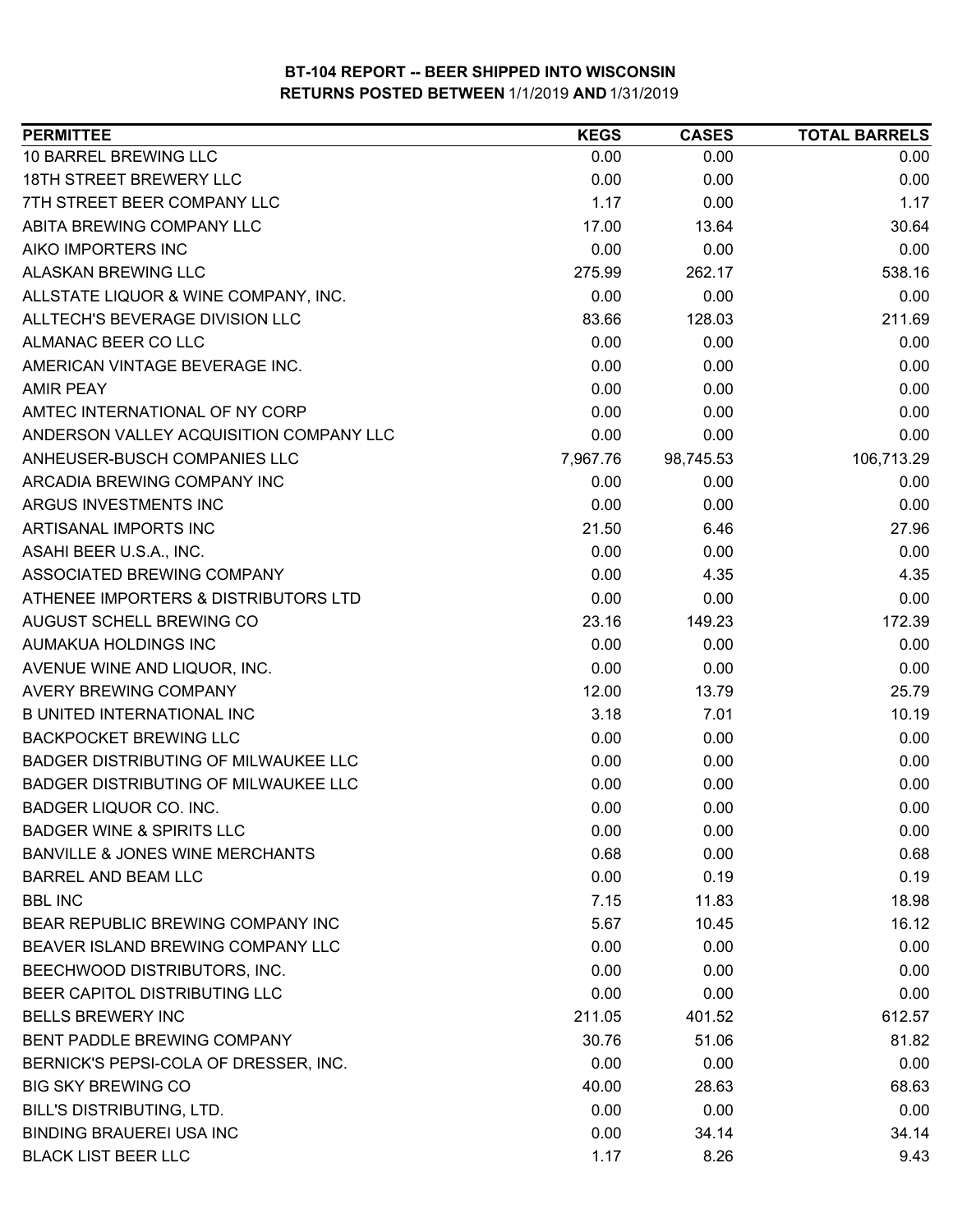| <b>PERMITTEE</b>                        | <b>KEGS</b> | <b>CASES</b> | <b>TOTAL BARRELS</b> |
|-----------------------------------------|-------------|--------------|----------------------|
| <b>BLACKROCKS BREWERY LLC</b>           | 8.50        | 30.00        | 38.50                |
| BLUE BLOOD BREWING COMPANY, INC         | 0.00        | 0.00         | 0.00                 |
| BLUE POINT BREWING COMPANY INC          | 0.00        | 0.00         | 0.00                 |
| <b>BLUME BRAUHAUS LLC</b>               | 0.00        | 0.00         | 0.00                 |
| <b>BOSTON BEER CORPORATION</b>          | 407.17      | 3,722.80     | 4,129.97             |
| <b>BOULDER BEER INC</b>                 | 0.00        | 0.00         | 0.00                 |
| BREAKTHRU BEVERAGE GROUP LLC            | 0.00        | 0.00         | 0.00                 |
| BREAKTHRU BEVERAGE GROUP LLC            | 0.00        | 0.00         | 0.00                 |
| <b>BRECKENRIDGE BREWERY LLC</b>         | 0.00        | 0.00         | 0.00                 |
| BREWDOG BREWING COMPANY LLC             | 0.00        | 0.00         | 0.00                 |
| <b>BRIAN EWING</b>                      | 8.68        | 21.49        | 30.17                |
| BROWN-FORMAN CORPORATION                | 0.00        | 85.41        | 85.41                |
| <b>BUFFALO CREEK BREWING LLC</b>        | 0.00        | 0.00         | 0.00                 |
| BUR OAK BREWING COMPANY LLC             | 0.00        | 0.00         | 0.00                 |
| C HAVEN IMPORTS LLC                     | 0.00        | 0.00         | 0.00                 |
| C.J.W., INC.                            | 0.00        | 0.00         | 0.00                 |
| CANAL STREET BREWING CO LLC             | 134.00      | 747.54       | 881.54               |
| CAPITOL-HUSTING COMPANY, INC.           | 0.00        | 0.00         | 0.00                 |
| CARRIAGE HOUSE IMPORTS, LTD.            | 0.00        | 4.68         | 4.68                 |
| CASCADE BREWING COMPANY LLC             | 0.00        | 0.00         | 0.00                 |
| CENTRAL BEER IMPORT & EXPORT INC        | 0.00        | 0.00         | 0.00                 |
| <b>CHAD YAKOBSON</b>                    | 0.00        | 0.00         | 0.00                 |
| CHAS A BERNICK INC                      | 16.09       | 25.09        | 41.18                |
| CHAS A BERNICK INC                      | 0.00        | 0.00         | 0.00                 |
| <b>CHATHAM IMPORTS INC</b>              | 0.00        | 0.00         | 0.00                 |
| CHICAGO BREW WERKS INC                  | 0.00        | 0.00         | 0.00                 |
| <b>CHRIS MICHNER</b>                    | 0.50        | 0.00         | 0.50                 |
| <b>CHRISTIAN P SCHAEFER</b>             | 0.00        | 34.47        | 34.47                |
| <b>CIGAR CITY BREWING LLC</b>           | 26.00       | 72.59        | 98.59                |
| CITY BREWING COMPANY, LLC               | 0.00        | 0.00         | 0.00                 |
| <b>CLASSIC BREWING COMPANY</b>          | 0.00        | 414.95       | 414.95               |
| COLD SPRING BREWING COMPANY             | 0.00        | 0.00         | 0.00                 |
| <b>COLLECTIVE ARTS USA LTD</b>          | 1.68        | 4.60         | 6.28                 |
| <b>COMEBACK BREWING INC</b>             | 0.00        | 0.00         | 0.00                 |
| CORONADO BREWING COMPANY INC            | 0.00        | 0.00         | 0.00                 |
| <b>CRACOVIA BRANDS INC</b>              | 0.00        | 0.44         | 0.44                 |
| CRAFT BREW ALLIANCE INC                 | 0.00        | 0.00         | 0.00                 |
| <b>CRAFT IMPORTS LLC</b>                | 0.00        | 0.00         | 0.00                 |
| <b>CRAFT REVOLUTION LLC</b>             | 3.00        | 51.45        | 54.45                |
| <b>CROWN IMPORTS LLC</b>                | 0.00        | 7,001.02     | 7,001.02             |
| CRYSTAL LAKE BEER COMPANY               | 0.00        | 0.00         | 0.00                 |
| <b>CUSTOM CALIFORNIA CRAFT BEER LLC</b> | 0.00        | 0.00         | 0.00                 |
| D&V INTERNATIONAL INC                   | 0.00        | 0.00         | 0.00                 |
| DANGEROUS MAN BREWING COMPANY LLC       | 0.00        | 0.00         | 0.00                 |
| <b>DANNY RAKOVIC</b>                    | 0.00        | 0.00         | 0.00                 |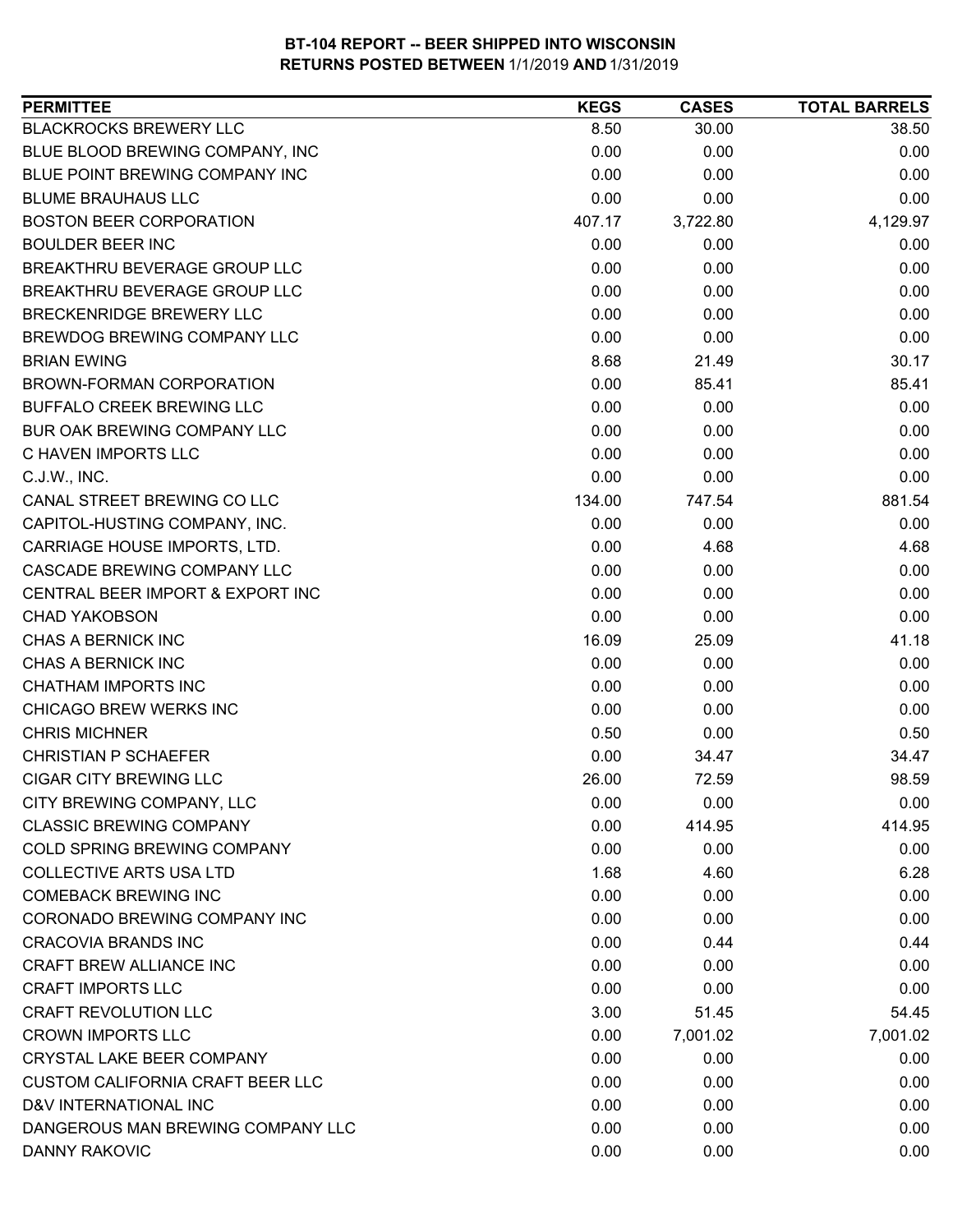| <b>PERMITTEE</b>                           | <b>KEGS</b> | <b>CASES</b> | <b>TOTAL BARRELS</b> |
|--------------------------------------------|-------------|--------------|----------------------|
| DAPPER BREWING COMPANY LLC                 | 3.33        | 3.57         | 6.90                 |
| DEAN DISTRIBUTING, INC.                    | 0.00        | 0.00         | 0.00                 |
| DEAN DISTRIBUTING, INC.                    | 0.00        | 0.00         | 0.00                 |
| <b>DEBORAH MARIE WINTER</b>                | 0.00        | 0.03         | 0.03                 |
| DESCHUTES BREWERY INC                      | 40.70       | 65.32        | 106.02               |
| DESTIHL HOLDINGS LLC                       | 0.00        | 0.00         | 0.00                 |
| DETROIT RIVERTOWN BREWING LLC              | 4.83        | 20.90        | 25.73                |
| DIAGEO BEER COMPANY USA                    | 511.28      | 2,564.52     | 3,075.80             |
| DOANE DISTRIBUTING, INC.                   | 0.00        | 0.00         | 0.00                 |
| DOGFISH HEAD CRAFT BREWERY LLC             | 49.16       | 181.86       | 231.02               |
| <b>DOYNA LTD</b>                           | 0.00        | 0.00         | 0.00                 |
| DUVEL MOORTGAT USA LTD                     | 9.67        | 66.12        | 75.79                |
| E & J GALLO WINERY                         | 0.00        | 58.46        | 58.46                |
| EASTERN LIQUORS USA INC                    | 0.00        | 0.00         | 0.00                 |
| <b>EINSTOK BEER COMPANY LP</b>             | 0.00        | 0.00         | 0.00                 |
| EL DORADO BEVERAGE CO                      | 0.00        | 11.25        | 11.25                |
| ELYSIAN BREWING COMPANY INC                | 0.00        | 0.00         | 0.00                 |
| EPIC BREWING COMPANY LLC                   | 0.00        | 0.00         | 0.00                 |
| EPIC BREWING COMPANY LLC                   | 19.50       | 29.24        | 48.74                |
| <b>FABIANO BROTHERS - WISCONSIN LLC</b>    | 0.00        | 0.00         | 0.00                 |
| FAIR STATE BREWING COOPERATIVE             | 0.00        | 0.00         | 0.00                 |
| FINNEGANS BREW CO LLC                      | 11.61       | 4.13         | 15.74                |
| FISH BREWING CO                            | 0.00        | 0.00         | 0.00                 |
| FLANIGAN DISTRIBUTING OF DOOR COUNTY, INC. | 0.00        | 0.00         | 0.00                 |
| FLYING DOG BREWERY LLLP                    | 0.00        | 20.90        | 20.90                |
| FOUR SEASONS BEER DISTRIBUTORS INC         | 0.00        | 0.00         | 0.00                 |
| FRANK BEER DISTRIBUTORS, INC.              | 0.00        | 0.00         | 0.00                 |
| FRANK BEER SOUTH LLC                       | 0.00        | 0.00         | 0.00                 |
| FRANK LIQUOR COMPANY, INC.                 | 0.00        | 0.00         | 0.00                 |
| FRANK LIQUORS OF LA CROSSE, INC.           | 0.00        | 0.00         | 0.00                 |
| FRED R KARM JR                             | 0.00        | 0.00         | 0.00                 |
| FULTON STREET BREWERY LLC                  | 0.00        | 0.00         | 0.00                 |
| <b>G &amp; F DISTRIBUTING INC</b>          | 0.00        | 0.00         | 0.00                 |
| <b>G K SKAGGS INC</b>                      | 0.00        | 0.00         | 0.00                 |
| <b>GARY'S CORPORATION OF OAK CREEK</b>     | 0.00        | 0.00         | 0.00                 |
| <b>GELOSO BEVERAGE GROUP LLC</b>           | 0.00        | 0.00         | 0.00                 |
| <b>GENERAL BEER DISTRIBUTORS CO.</b>       | 0.00        | 0.00         | 0.00                 |
| GENERAL BEER DISTRIBUTORS CO. - MILWAUKEE  | 0.00        | 0.00         | 0.00                 |
| <b>GENERAL BEER-NORTHEAST INC</b>          | 0.00        | 0.00         | 0.00                 |
| GENERAL BEER-NORTHEAST INC                 | 0.00        | 0.00         | 0.00                 |
| GENERAL BEER-NORTHWEST, INC.               | 0.00        | 0.00         | 0.00                 |
| GENERAL BEER-NORTHWEST, INC.               | 0.00        | 0.00         | 0.00                 |
| GENERAL BEER-NORTHWEST, INC.               | 0.00        | 0.00         | 0.00                 |
| GENERAL BEVERAGE SALES CO.                 | 0.00        | 0.00         | 0.00                 |
| GENERAL BEVERAGE SALES CO. -- OSHKOSH      | 0.00        | 0.00         | 0.00                 |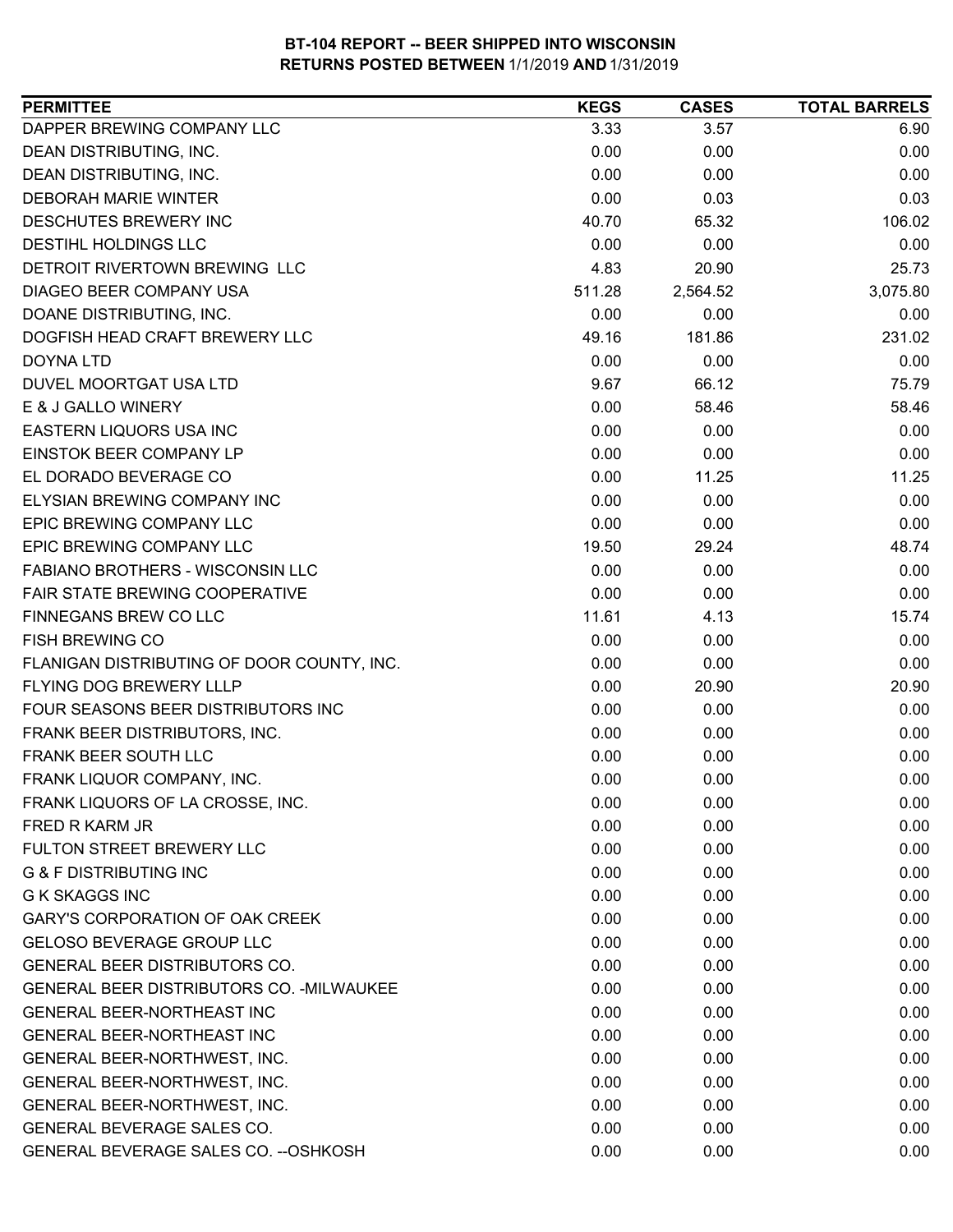| <b>PERMITTEE</b>                                  | <b>KEGS</b> | <b>CASES</b> | <b>TOTAL BARRELS</b> |
|---------------------------------------------------|-------------|--------------|----------------------|
| GENERAL BEVERAGE SALES CO.-MILWAUKEE              | 0.00        | 0.00         | 0.00                 |
| <b>GEORGE BOZIC JR</b>                            | 0.00        | 0.00         | 0.00                 |
| <b>GLOBAL VILLAGE IMPORTS LLC</b>                 | 0.00        | 0.00         | 0.00                 |
| <b>GMB PARTNERS LLC</b>                           | 11.17       | 31.94        | 43.11                |
| <b>GOOD OMEN BOTTLING LLC</b>                     | 0.00        | 0.00         | 0.00                 |
| <b>GREAT CENTRAL BREWING LLC</b>                  | 0.00        | 0.00         | 0.00                 |
| <b>GREEN BENCH BREWING CO LLC</b>                 | 0.00        | 0.00         | 0.00                 |
| <b>GREGORY S HARDMAN</b>                          | 0.00        | 4.52         | 4.52                 |
| <b>GTBC LLC</b>                                   | 0.00        | 0.00         | 0.00                 |
| H C FOODS CO LTD                                  | 0.00        | 4.72         | 4.72                 |
| HARPOON DISTRIBUTING COMPANY                      | 27.82       | 35.83        | 63.65                |
| HEINEKEN USA INCORPORATED                         | 115.09      | 2,948.44     | 3,063.53             |
| HENDRICKS BEVERAGE, INC.                          | 0.00        | 0.00         | 0.00                 |
| HIGH COUNTRY BREWERY INC                          | 0.00        | 0.00         | 0.00                 |
| HOFBRAUHAUS OF AMERICA, LLC                       | 222.44      | 4.98         | 227.42               |
| <b>HOME BREW MART INC</b>                         | 0.00        | 90.91        | 90.91                |
| HOP BUTCHER FOR THE WORLD LLC                     | 0.00        | 0.00         | 0.00                 |
| HORSESHOE BEVERAGE CO, LLC                        | 0.00        | 224.32       | 224.32               |
| <b>ILLYRIAN IMPORT INC</b>                        | 0.00        | 0.00         | 0.00                 |
| INDEED BREWING COMPANY LLC                        | 10.36       | 15.83        | 26.19                |
| INDIAN PEAKS BREWING COMPANY                      | 32.17       | 79.33        | 111.50               |
| <b>INTERNATIONAL DISTILLERS &amp; VINTERS LTD</b> | 0.00        | 0.00         | 0.00                 |
| <b>INTERTRADE USA COMPANY</b>                     | 0.00        | 0.00         | 0.00                 |
| <b>IRENE WAGNER</b>                               | 5.11        | 0.00         | 5.11                 |
| <b>IRON HORSE BEVERAGE LLC</b>                    | 0.00        | 0.00         | 0.00                 |
| <b>ISLAND CITY BREWING COMPANY LLC</b>            | 8.83        | 0.00         | 8.83                 |
| <b>JAW PROPERTIES LLC</b>                         | 0.00        | 0.00         | 0.00                 |
| <b>JBR BREWING LLC</b>                            | 0.00        | 0.00         | 0.00                 |
| <b>JDZ INC</b>                                    | 3.33        | 7.29         | 10.62                |
| <b>JOHN J COLLETTI</b>                            | 0.00        | 0.00         | 0.00                 |
| JOHNSON BROTHERS OF WISCONSIN INC                 | 0.00        | 0.00         | 0.00                 |
| <b>JOSHUA DETH</b>                                | 16.17       | 123.96       | 140.13               |
| KAY BEER DISTRIBUTING, INC.                       | 0.00        | 0.00         | 0.00                 |
| KEWEENAW BREWING CO LLC                           | 32.00       | 22.21        | 54.21                |
| KOJIMA & INTERNATIONAL ASSOCIATES INC             | 0.00        | 0.00         | 0.00                 |
| KREBS BREWING CO., INC.                           | 0.00        | 0.00         | 0.00                 |
| <b>KROMBACHER USA LLC</b>                         | 0.00        | 0.00         | 0.00                 |
| KUHNHENN BREWING CO LLC                           | 0.00        | 0.00         | 0.00                 |
| KYSELA PERE ET FILS LTD                           | 0.00        | 0.00         | 0.00                 |
| LA CROSSE BEVERAGE LLC                            | 0.00        | 0.00         | 0.00                 |
| LABATT USA OPERATING CO LLC                       | 24.00       | 1,808.50     | 1,832.50             |
| <b>LAGUNITAS BREWING CO</b>                       | 132.00      | 439.65       | 571.65               |
| LAKE SUPERIOR BREWING CO LLC                      | 29.50       | 4.78         | 34.28                |
| LARRY'S DISTRIBUTING CO., INC.                    | 0.00        | 0.00         | 0.00                 |
| LEE BEVERAGE OF WISCONSIN LLC                     | 0.00        | 0.00         | 0.00                 |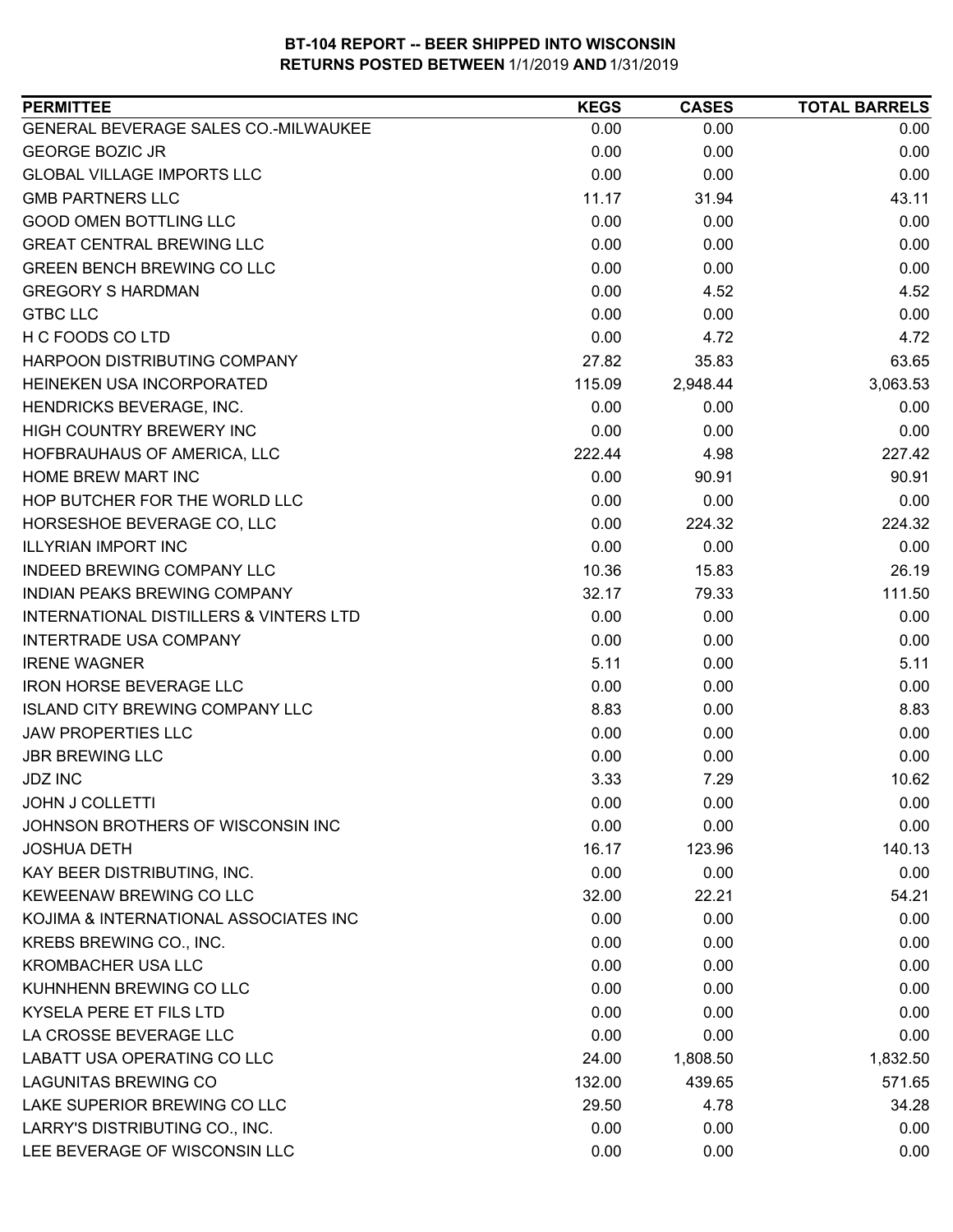| 0.00<br>0.00<br>0.00<br>0.00<br>0.00<br>0.00<br>8.84<br>3.33<br>5.51<br>0.00<br>0.00<br>0.00<br>63.95<br>32.99<br>30.96<br>2.50<br>56.79<br>54.29<br>1.67<br>1.98<br>0.31<br>3.33<br>4.09<br>7.42<br>0.00<br>7,931.89<br>7,931.89<br>0.00<br>0.00<br>0.00<br>0.00<br>0.00<br>0.00<br>80.11<br>20.37<br>59.74<br>0.00<br>0.00<br>0.00<br>0.00<br>33.63<br>33.63<br>76.62<br>35.23<br>111.85<br>0.00<br>0.00<br>0.00<br>0.00<br>0.00<br>0.00<br>49,119.07<br>2,581.50<br>46,537.57<br>11.39<br>6.66<br>4.73<br>0.00<br>0.00<br>0.00<br>0.00<br>0.00<br>0.00<br>0.00<br>0.00<br>0.00<br>0.00<br>0.00<br>0.00<br>71.79<br>71.79<br>0.00<br>0.00<br>0.00<br>0.00<br>1,322.06<br>227.16<br>1,094.90<br>0.00<br>0.00<br>0.00<br>0.00<br>0.00<br>0.00<br>NORTH COAST BREWING CO INC<br>9.67<br>56.02<br>46.35<br>NORTHERN UNITED BREWING COMPANY, LLC<br>0.00<br>0.00<br>0.00<br>0.00<br>0.00<br>NORTHWEST BEVERAGES, INC.<br>0.00<br>0.00<br>0.00<br>0.00<br>ODELL BREWING COMPANY<br>176.83<br>47.50<br>129.33<br>ONION PUB & BREWERY INC<br>0.00<br>0.00<br>0.00<br>OREGON BREWING COMPANY INC<br>37.41<br>10.22<br>27.19<br>0.00<br>OTT SCHWEITZER DISTRIBUTORSHIP, INC.<br>0.00<br>0.00<br>2,405.83<br>455.66<br>1,950.17<br>0.00<br>0.00<br>0.00<br>0.00<br>0.00<br>0.00<br>0.00<br>0.00<br>0.00<br>0.00<br>0.00<br>0.00<br>190.03<br>392.49<br>582.52<br>0.00<br>0.00<br>0.00<br>14.26<br>5.67<br>8.59<br>PHIL KNUTSEN<br>0.00<br>0.00<br>0.00 | <b>PERMITTEE</b>                     | <b>KEGS</b> | <b>CASES</b> | <b>TOTAL BARRELS</b> |
|-----------------------------------------------------------------------------------------------------------------------------------------------------------------------------------------------------------------------------------------------------------------------------------------------------------------------------------------------------------------------------------------------------------------------------------------------------------------------------------------------------------------------------------------------------------------------------------------------------------------------------------------------------------------------------------------------------------------------------------------------------------------------------------------------------------------------------------------------------------------------------------------------------------------------------------------------------------------------------------------------------------------------------------------------------------------------------------------------------------------------------------------------------------------------------------------------------------------------------------------------------------------------------------------------------------------------------------------------------------------------------------------------------------------------------------------------|--------------------------------------|-------------|--------------|----------------------|
|                                                                                                                                                                                                                                                                                                                                                                                                                                                                                                                                                                                                                                                                                                                                                                                                                                                                                                                                                                                                                                                                                                                                                                                                                                                                                                                                                                                                                                               | LEE BEVERAGE OF WISCONSIN LLC        |             |              |                      |
|                                                                                                                                                                                                                                                                                                                                                                                                                                                                                                                                                                                                                                                                                                                                                                                                                                                                                                                                                                                                                                                                                                                                                                                                                                                                                                                                                                                                                                               | LEE BEVERAGE OF WISCONSIN LLC        |             |              |                      |
|                                                                                                                                                                                                                                                                                                                                                                                                                                                                                                                                                                                                                                                                                                                                                                                                                                                                                                                                                                                                                                                                                                                                                                                                                                                                                                                                                                                                                                               | LEFT COAST BREWING CO                |             |              |                      |
|                                                                                                                                                                                                                                                                                                                                                                                                                                                                                                                                                                                                                                                                                                                                                                                                                                                                                                                                                                                                                                                                                                                                                                                                                                                                                                                                                                                                                                               | LENA BEVERAGE COMPANY                |             |              |                      |
|                                                                                                                                                                                                                                                                                                                                                                                                                                                                                                                                                                                                                                                                                                                                                                                                                                                                                                                                                                                                                                                                                                                                                                                                                                                                                                                                                                                                                                               | LIFT BRIDGE BREWING TECHNOLOGIES LLC |             |              |                      |
|                                                                                                                                                                                                                                                                                                                                                                                                                                                                                                                                                                                                                                                                                                                                                                                                                                                                                                                                                                                                                                                                                                                                                                                                                                                                                                                                                                                                                                               | LOUIS GLUNZ BEER INC                 |             |              |                      |
|                                                                                                                                                                                                                                                                                                                                                                                                                                                                                                                                                                                                                                                                                                                                                                                                                                                                                                                                                                                                                                                                                                                                                                                                                                                                                                                                                                                                                                               | <b>LUPULIN BREWING LLC</b>           |             |              |                      |
|                                                                                                                                                                                                                                                                                                                                                                                                                                                                                                                                                                                                                                                                                                                                                                                                                                                                                                                                                                                                                                                                                                                                                                                                                                                                                                                                                                                                                                               | MAINE BEER COMPANY, LLC              |             |              |                      |
|                                                                                                                                                                                                                                                                                                                                                                                                                                                                                                                                                                                                                                                                                                                                                                                                                                                                                                                                                                                                                                                                                                                                                                                                                                                                                                                                                                                                                                               | <b>MARK ANTHONY BRANDS INC</b>       |             |              |                      |
|                                                                                                                                                                                                                                                                                                                                                                                                                                                                                                                                                                                                                                                                                                                                                                                                                                                                                                                                                                                                                                                                                                                                                                                                                                                                                                                                                                                                                                               | MASSACHUSETTS BEVERAGE ALLIANCE LLC  |             |              |                      |
|                                                                                                                                                                                                                                                                                                                                                                                                                                                                                                                                                                                                                                                                                                                                                                                                                                                                                                                                                                                                                                                                                                                                                                                                                                                                                                                                                                                                                                               | MERCENARY BREWERY & DISTILLERY LLC   |             |              |                      |
|                                                                                                                                                                                                                                                                                                                                                                                                                                                                                                                                                                                                                                                                                                                                                                                                                                                                                                                                                                                                                                                                                                                                                                                                                                                                                                                                                                                                                                               | MERCHANT DU VIN CORPORATION          |             |              |                      |
|                                                                                                                                                                                                                                                                                                                                                                                                                                                                                                                                                                                                                                                                                                                                                                                                                                                                                                                                                                                                                                                                                                                                                                                                                                                                                                                                                                                                                                               | <b>METROPOLITAN BREWING LLC</b>      |             |              |                      |
|                                                                                                                                                                                                                                                                                                                                                                                                                                                                                                                                                                                                                                                                                                                                                                                                                                                                                                                                                                                                                                                                                                                                                                                                                                                                                                                                                                                                                                               | <b>MHW LTD</b>                       |             |              |                      |
|                                                                                                                                                                                                                                                                                                                                                                                                                                                                                                                                                                                                                                                                                                                                                                                                                                                                                                                                                                                                                                                                                                                                                                                                                                                                                                                                                                                                                                               | MICHAEL G ANSAY                      |             |              |                      |
|                                                                                                                                                                                                                                                                                                                                                                                                                                                                                                                                                                                                                                                                                                                                                                                                                                                                                                                                                                                                                                                                                                                                                                                                                                                                                                                                                                                                                                               | MICHAUD DISTRIBUTING INC             |             |              |                      |
|                                                                                                                                                                                                                                                                                                                                                                                                                                                                                                                                                                                                                                                                                                                                                                                                                                                                                                                                                                                                                                                                                                                                                                                                                                                                                                                                                                                                                                               | MIKERPHONE BREWING LLC               |             |              |                      |
|                                                                                                                                                                                                                                                                                                                                                                                                                                                                                                                                                                                                                                                                                                                                                                                                                                                                                                                                                                                                                                                                                                                                                                                                                                                                                                                                                                                                                                               | MILLERCOORS LLC                      |             |              |                      |
|                                                                                                                                                                                                                                                                                                                                                                                                                                                                                                                                                                                                                                                                                                                                                                                                                                                                                                                                                                                                                                                                                                                                                                                                                                                                                                                                                                                                                                               | MONKLESS BREWING LLC                 |             |              |                      |
|                                                                                                                                                                                                                                                                                                                                                                                                                                                                                                                                                                                                                                                                                                                                                                                                                                                                                                                                                                                                                                                                                                                                                                                                                                                                                                                                                                                                                                               | MOR-DALL ENTERPRISES INC.            |             |              |                      |
|                                                                                                                                                                                                                                                                                                                                                                                                                                                                                                                                                                                                                                                                                                                                                                                                                                                                                                                                                                                                                                                                                                                                                                                                                                                                                                                                                                                                                                               | MOTHER LODE BREWING LLC              |             |              |                      |
|                                                                                                                                                                                                                                                                                                                                                                                                                                                                                                                                                                                                                                                                                                                                                                                                                                                                                                                                                                                                                                                                                                                                                                                                                                                                                                                                                                                                                                               | MOUNTAINEER HOLDINGS LLC             |             |              |                      |
|                                                                                                                                                                                                                                                                                                                                                                                                                                                                                                                                                                                                                                                                                                                                                                                                                                                                                                                                                                                                                                                                                                                                                                                                                                                                                                                                                                                                                                               | MUTUAL WHOLESALE LIQUOR INC          |             |              |                      |
|                                                                                                                                                                                                                                                                                                                                                                                                                                                                                                                                                                                                                                                                                                                                                                                                                                                                                                                                                                                                                                                                                                                                                                                                                                                                                                                                                                                                                                               | <b>NDC SYSTEMS LP</b>                |             |              |                      |
|                                                                                                                                                                                                                                                                                                                                                                                                                                                                                                                                                                                                                                                                                                                                                                                                                                                                                                                                                                                                                                                                                                                                                                                                                                                                                                                                                                                                                                               | NEBRASKA BREWING CO INC              |             |              |                      |
|                                                                                                                                                                                                                                                                                                                                                                                                                                                                                                                                                                                                                                                                                                                                                                                                                                                                                                                                                                                                                                                                                                                                                                                                                                                                                                                                                                                                                                               | NEW BELGIUM BREWING COMPANY INC      |             |              |                      |
|                                                                                                                                                                                                                                                                                                                                                                                                                                                                                                                                                                                                                                                                                                                                                                                                                                                                                                                                                                                                                                                                                                                                                                                                                                                                                                                                                                                                                                               | NEW YORK MUTUAL TRADING CO INC       |             |              |                      |
|                                                                                                                                                                                                                                                                                                                                                                                                                                                                                                                                                                                                                                                                                                                                                                                                                                                                                                                                                                                                                                                                                                                                                                                                                                                                                                                                                                                                                                               | NOELKE DISTRIBUTORS, INC.            |             |              |                      |
|                                                                                                                                                                                                                                                                                                                                                                                                                                                                                                                                                                                                                                                                                                                                                                                                                                                                                                                                                                                                                                                                                                                                                                                                                                                                                                                                                                                                                                               |                                      |             |              |                      |
|                                                                                                                                                                                                                                                                                                                                                                                                                                                                                                                                                                                                                                                                                                                                                                                                                                                                                                                                                                                                                                                                                                                                                                                                                                                                                                                                                                                                                                               |                                      |             |              |                      |
|                                                                                                                                                                                                                                                                                                                                                                                                                                                                                                                                                                                                                                                                                                                                                                                                                                                                                                                                                                                                                                                                                                                                                                                                                                                                                                                                                                                                                                               |                                      |             |              |                      |
|                                                                                                                                                                                                                                                                                                                                                                                                                                                                                                                                                                                                                                                                                                                                                                                                                                                                                                                                                                                                                                                                                                                                                                                                                                                                                                                                                                                                                                               | NOUVEAU VENTURES LLC                 |             |              |                      |
|                                                                                                                                                                                                                                                                                                                                                                                                                                                                                                                                                                                                                                                                                                                                                                                                                                                                                                                                                                                                                                                                                                                                                                                                                                                                                                                                                                                                                                               |                                      |             |              |                      |
|                                                                                                                                                                                                                                                                                                                                                                                                                                                                                                                                                                                                                                                                                                                                                                                                                                                                                                                                                                                                                                                                                                                                                                                                                                                                                                                                                                                                                                               |                                      |             |              |                      |
|                                                                                                                                                                                                                                                                                                                                                                                                                                                                                                                                                                                                                                                                                                                                                                                                                                                                                                                                                                                                                                                                                                                                                                                                                                                                                                                                                                                                                                               |                                      |             |              |                      |
|                                                                                                                                                                                                                                                                                                                                                                                                                                                                                                                                                                                                                                                                                                                                                                                                                                                                                                                                                                                                                                                                                                                                                                                                                                                                                                                                                                                                                                               |                                      |             |              |                      |
|                                                                                                                                                                                                                                                                                                                                                                                                                                                                                                                                                                                                                                                                                                                                                                                                                                                                                                                                                                                                                                                                                                                                                                                                                                                                                                                                                                                                                                               | PABST BREWING COMPANY LLC            |             |              |                      |
|                                                                                                                                                                                                                                                                                                                                                                                                                                                                                                                                                                                                                                                                                                                                                                                                                                                                                                                                                                                                                                                                                                                                                                                                                                                                                                                                                                                                                                               | PALS BREWING COMPANY, LLC            |             |              |                      |
|                                                                                                                                                                                                                                                                                                                                                                                                                                                                                                                                                                                                                                                                                                                                                                                                                                                                                                                                                                                                                                                                                                                                                                                                                                                                                                                                                                                                                                               | PAMPA BEVERAGES LLC                  |             |              |                      |
|                                                                                                                                                                                                                                                                                                                                                                                                                                                                                                                                                                                                                                                                                                                                                                                                                                                                                                                                                                                                                                                                                                                                                                                                                                                                                                                                                                                                                                               | PARK RIDGE DISTRIBUTING, INC.        |             |              |                      |
|                                                                                                                                                                                                                                                                                                                                                                                                                                                                                                                                                                                                                                                                                                                                                                                                                                                                                                                                                                                                                                                                                                                                                                                                                                                                                                                                                                                                                                               | PATERNO IMPORTS LTD                  |             |              |                      |
|                                                                                                                                                                                                                                                                                                                                                                                                                                                                                                                                                                                                                                                                                                                                                                                                                                                                                                                                                                                                                                                                                                                                                                                                                                                                                                                                                                                                                                               | PAULANER USA LLC                     |             |              |                      |
|                                                                                                                                                                                                                                                                                                                                                                                                                                                                                                                                                                                                                                                                                                                                                                                                                                                                                                                                                                                                                                                                                                                                                                                                                                                                                                                                                                                                                                               | PEHLER DISTRIBUTING, INC.            |             |              |                      |
|                                                                                                                                                                                                                                                                                                                                                                                                                                                                                                                                                                                                                                                                                                                                                                                                                                                                                                                                                                                                                                                                                                                                                                                                                                                                                                                                                                                                                                               | PERENNIAL PARTNERS LLC               |             |              |                      |
|                                                                                                                                                                                                                                                                                                                                                                                                                                                                                                                                                                                                                                                                                                                                                                                                                                                                                                                                                                                                                                                                                                                                                                                                                                                                                                                                                                                                                                               |                                      |             |              |                      |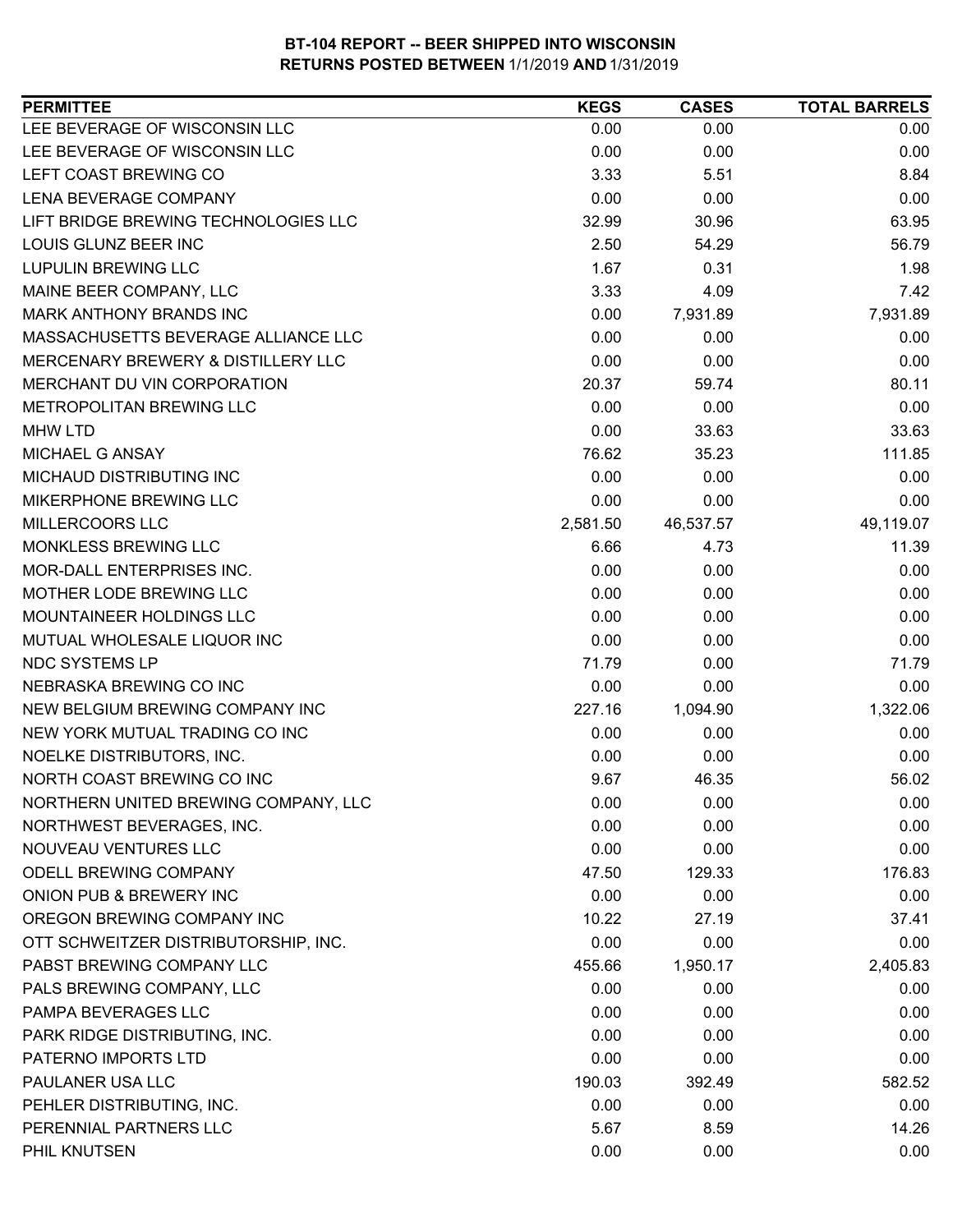| PHILLIPS WINE COMPANY<br>0.00<br>0.00<br>0.00<br>PIPEWORKS PRODUCTION LLC<br>13.97<br>67.97<br>81.94<br>PRO-LIQUITECH LLC<br>0.00<br>0.00<br>0.00<br>PROST BREWING COMPANY LLC<br>0.00<br>0.00<br>0.00<br>RATAS WHOLESALE LIQUOR COMPANY<br>0.00<br>0.00<br>0.00<br><b>RAVEN BRANDS INC</b><br>0.00<br>0.00<br>0.00<br><b>RENEGADE BREWING COMPANY LLC</b><br>3.17<br>7.26<br>10.43<br><b>RICHARD D KATECHIS</b><br>12.17<br>117.23<br>129.40<br>0.00<br>0.00<br>0.00<br>S & H INDEPENDENT PREMIUM BRANDS LLC<br>0.00<br>S. & S. DISTRIBUTING, INC.<br>0.00<br>0.00<br>0.00<br>S. & S. DISTRIBUTING, INC.<br>0.00<br>0.00<br>0.00<br>SAPPORO USA INC<br>19.65<br>19.65<br>0.00<br>0.00<br>SARATOGA LIQUOR CO., INC.<br>0.00<br>SAUGATUCK BREWING COMPANY INC<br>2.17<br>17.42<br>15.25<br><b>SHANE WELCH</b><br>3.44<br>18.20<br>21.64<br>0.00<br>0.00<br>SHELTON BROTHERS INC<br>0.00<br><b>SHORTS BREWING COMPANY</b><br>21.16<br>45.95<br>24.79<br>697.60<br>SIERRA NEVADA BREWING COMPANY<br>51.93<br>645.67<br>SINGHA NORTH AMERICA INC<br>0.00<br>0.00<br>0.00<br>10.84<br>18.03<br>SOLEMN OATH BREWERY LLC<br>7.19<br>SOUTHERN GRIST BREWING COMPANY<br>4.00<br>15.03<br>11.03<br>SOUTHERN TIER BREWING COMPANY LLC<br>58.20<br>3.33<br>54.87<br>SP3 LLC<br>0.00<br>0.00<br>0.00<br><b>SRB OPERATIONS LLC</b><br>0.00<br>0.00<br>0.00<br>ST KILLIAN IMPORTING CO INC<br>114.42<br>60.34<br>54.08<br>STANLEY STAWSKI DIST CO INC<br>0.51<br>23.86<br>23.35<br><b>STEVE CRIDER</b><br>0.00<br>0.00<br>0.00<br>STONE BREWING CO LLC<br>208.23<br>257.72<br>49.49<br>SUGAR CREEK ACQUISITION LLC<br>0.00<br>0.00<br>0.00<br><b>SUMMIT BREWING COMPANY</b><br>263.32<br>465.31<br>201.99<br>SUN KING BREWING CO LLC<br>0.00<br>0.00<br>0.00<br><b>SUPERIOR BEVERAGES LLC</b><br>0.00<br>0.00<br>0.00<br><b>SURLY BREWING COMPANY</b><br>240.84<br>559.68<br>800.52<br><b>SURVILLE ENTERPRISES CORP</b><br>0.00<br>0.00<br>0.00<br>SYLWESTER KOLAKOWSKI<br>0.00<br>0.00<br>0.00<br>TABLEBLUFF BREWING CO INC<br>17.06<br>4.00<br>13.06<br>TALLGRASS BREWING COMPANY INC<br>0.00<br>0.00<br>0.00<br><b>TERRAPIN BEER COMPANY LLC</b><br>95.67<br>102.93<br>198.60<br>THE BROOKLYN BREWERY CORPORATION<br>0.00<br>0.00<br>0.00<br>THE BRUERY LLC<br>0.00<br>0.00<br>0.00<br>THE CHURCH STREET BREWING COMPANY LLC<br>0.00<br>0.00<br>0.00<br>THE GAMBRINUS COMPANY<br>19.00<br>95.80<br>114.80<br>THE GREAT LAKES BREWING CO<br>47.15<br>138.16<br>91.01<br>THE R.S. LIPMAN COMPANY<br>0.00<br>0.00<br>0.00 | <b>PERMITTEE</b>             | <b>KEGS</b> | <b>CASES</b> | <b>TOTAL BARRELS</b> |
|------------------------------------------------------------------------------------------------------------------------------------------------------------------------------------------------------------------------------------------------------------------------------------------------------------------------------------------------------------------------------------------------------------------------------------------------------------------------------------------------------------------------------------------------------------------------------------------------------------------------------------------------------------------------------------------------------------------------------------------------------------------------------------------------------------------------------------------------------------------------------------------------------------------------------------------------------------------------------------------------------------------------------------------------------------------------------------------------------------------------------------------------------------------------------------------------------------------------------------------------------------------------------------------------------------------------------------------------------------------------------------------------------------------------------------------------------------------------------------------------------------------------------------------------------------------------------------------------------------------------------------------------------------------------------------------------------------------------------------------------------------------------------------------------------------------------------------------------------------------------------------------------------------------------------------------------------------------------------------------------------------------------------------------------------------------------------------------------------------------------------------------------------------------------------------------------------------------------------------------------------------------------------------------------------------------------------------------------------------------------------------------------------------------------------------------------------------------------------------------------------------|------------------------------|-------------|--------------|----------------------|
|                                                                                                                                                                                                                                                                                                                                                                                                                                                                                                                                                                                                                                                                                                                                                                                                                                                                                                                                                                                                                                                                                                                                                                                                                                                                                                                                                                                                                                                                                                                                                                                                                                                                                                                                                                                                                                                                                                                                                                                                                                                                                                                                                                                                                                                                                                                                                                                                                                                                                                            |                              |             |              |                      |
|                                                                                                                                                                                                                                                                                                                                                                                                                                                                                                                                                                                                                                                                                                                                                                                                                                                                                                                                                                                                                                                                                                                                                                                                                                                                                                                                                                                                                                                                                                                                                                                                                                                                                                                                                                                                                                                                                                                                                                                                                                                                                                                                                                                                                                                                                                                                                                                                                                                                                                            |                              |             |              |                      |
|                                                                                                                                                                                                                                                                                                                                                                                                                                                                                                                                                                                                                                                                                                                                                                                                                                                                                                                                                                                                                                                                                                                                                                                                                                                                                                                                                                                                                                                                                                                                                                                                                                                                                                                                                                                                                                                                                                                                                                                                                                                                                                                                                                                                                                                                                                                                                                                                                                                                                                            |                              |             |              |                      |
|                                                                                                                                                                                                                                                                                                                                                                                                                                                                                                                                                                                                                                                                                                                                                                                                                                                                                                                                                                                                                                                                                                                                                                                                                                                                                                                                                                                                                                                                                                                                                                                                                                                                                                                                                                                                                                                                                                                                                                                                                                                                                                                                                                                                                                                                                                                                                                                                                                                                                                            |                              |             |              |                      |
|                                                                                                                                                                                                                                                                                                                                                                                                                                                                                                                                                                                                                                                                                                                                                                                                                                                                                                                                                                                                                                                                                                                                                                                                                                                                                                                                                                                                                                                                                                                                                                                                                                                                                                                                                                                                                                                                                                                                                                                                                                                                                                                                                                                                                                                                                                                                                                                                                                                                                                            |                              |             |              |                      |
|                                                                                                                                                                                                                                                                                                                                                                                                                                                                                                                                                                                                                                                                                                                                                                                                                                                                                                                                                                                                                                                                                                                                                                                                                                                                                                                                                                                                                                                                                                                                                                                                                                                                                                                                                                                                                                                                                                                                                                                                                                                                                                                                                                                                                                                                                                                                                                                                                                                                                                            |                              |             |              |                      |
|                                                                                                                                                                                                                                                                                                                                                                                                                                                                                                                                                                                                                                                                                                                                                                                                                                                                                                                                                                                                                                                                                                                                                                                                                                                                                                                                                                                                                                                                                                                                                                                                                                                                                                                                                                                                                                                                                                                                                                                                                                                                                                                                                                                                                                                                                                                                                                                                                                                                                                            |                              |             |              |                      |
|                                                                                                                                                                                                                                                                                                                                                                                                                                                                                                                                                                                                                                                                                                                                                                                                                                                                                                                                                                                                                                                                                                                                                                                                                                                                                                                                                                                                                                                                                                                                                                                                                                                                                                                                                                                                                                                                                                                                                                                                                                                                                                                                                                                                                                                                                                                                                                                                                                                                                                            |                              |             |              |                      |
|                                                                                                                                                                                                                                                                                                                                                                                                                                                                                                                                                                                                                                                                                                                                                                                                                                                                                                                                                                                                                                                                                                                                                                                                                                                                                                                                                                                                                                                                                                                                                                                                                                                                                                                                                                                                                                                                                                                                                                                                                                                                                                                                                                                                                                                                                                                                                                                                                                                                                                            |                              |             |              |                      |
|                                                                                                                                                                                                                                                                                                                                                                                                                                                                                                                                                                                                                                                                                                                                                                                                                                                                                                                                                                                                                                                                                                                                                                                                                                                                                                                                                                                                                                                                                                                                                                                                                                                                                                                                                                                                                                                                                                                                                                                                                                                                                                                                                                                                                                                                                                                                                                                                                                                                                                            |                              |             |              |                      |
|                                                                                                                                                                                                                                                                                                                                                                                                                                                                                                                                                                                                                                                                                                                                                                                                                                                                                                                                                                                                                                                                                                                                                                                                                                                                                                                                                                                                                                                                                                                                                                                                                                                                                                                                                                                                                                                                                                                                                                                                                                                                                                                                                                                                                                                                                                                                                                                                                                                                                                            |                              |             |              |                      |
|                                                                                                                                                                                                                                                                                                                                                                                                                                                                                                                                                                                                                                                                                                                                                                                                                                                                                                                                                                                                                                                                                                                                                                                                                                                                                                                                                                                                                                                                                                                                                                                                                                                                                                                                                                                                                                                                                                                                                                                                                                                                                                                                                                                                                                                                                                                                                                                                                                                                                                            |                              |             |              |                      |
|                                                                                                                                                                                                                                                                                                                                                                                                                                                                                                                                                                                                                                                                                                                                                                                                                                                                                                                                                                                                                                                                                                                                                                                                                                                                                                                                                                                                                                                                                                                                                                                                                                                                                                                                                                                                                                                                                                                                                                                                                                                                                                                                                                                                                                                                                                                                                                                                                                                                                                            |                              |             |              |                      |
|                                                                                                                                                                                                                                                                                                                                                                                                                                                                                                                                                                                                                                                                                                                                                                                                                                                                                                                                                                                                                                                                                                                                                                                                                                                                                                                                                                                                                                                                                                                                                                                                                                                                                                                                                                                                                                                                                                                                                                                                                                                                                                                                                                                                                                                                                                                                                                                                                                                                                                            |                              |             |              |                      |
|                                                                                                                                                                                                                                                                                                                                                                                                                                                                                                                                                                                                                                                                                                                                                                                                                                                                                                                                                                                                                                                                                                                                                                                                                                                                                                                                                                                                                                                                                                                                                                                                                                                                                                                                                                                                                                                                                                                                                                                                                                                                                                                                                                                                                                                                                                                                                                                                                                                                                                            |                              |             |              |                      |
|                                                                                                                                                                                                                                                                                                                                                                                                                                                                                                                                                                                                                                                                                                                                                                                                                                                                                                                                                                                                                                                                                                                                                                                                                                                                                                                                                                                                                                                                                                                                                                                                                                                                                                                                                                                                                                                                                                                                                                                                                                                                                                                                                                                                                                                                                                                                                                                                                                                                                                            |                              |             |              |                      |
|                                                                                                                                                                                                                                                                                                                                                                                                                                                                                                                                                                                                                                                                                                                                                                                                                                                                                                                                                                                                                                                                                                                                                                                                                                                                                                                                                                                                                                                                                                                                                                                                                                                                                                                                                                                                                                                                                                                                                                                                                                                                                                                                                                                                                                                                                                                                                                                                                                                                                                            |                              |             |              |                      |
|                                                                                                                                                                                                                                                                                                                                                                                                                                                                                                                                                                                                                                                                                                                                                                                                                                                                                                                                                                                                                                                                                                                                                                                                                                                                                                                                                                                                                                                                                                                                                                                                                                                                                                                                                                                                                                                                                                                                                                                                                                                                                                                                                                                                                                                                                                                                                                                                                                                                                                            |                              |             |              |                      |
|                                                                                                                                                                                                                                                                                                                                                                                                                                                                                                                                                                                                                                                                                                                                                                                                                                                                                                                                                                                                                                                                                                                                                                                                                                                                                                                                                                                                                                                                                                                                                                                                                                                                                                                                                                                                                                                                                                                                                                                                                                                                                                                                                                                                                                                                                                                                                                                                                                                                                                            |                              |             |              |                      |
|                                                                                                                                                                                                                                                                                                                                                                                                                                                                                                                                                                                                                                                                                                                                                                                                                                                                                                                                                                                                                                                                                                                                                                                                                                                                                                                                                                                                                                                                                                                                                                                                                                                                                                                                                                                                                                                                                                                                                                                                                                                                                                                                                                                                                                                                                                                                                                                                                                                                                                            |                              |             |              |                      |
|                                                                                                                                                                                                                                                                                                                                                                                                                                                                                                                                                                                                                                                                                                                                                                                                                                                                                                                                                                                                                                                                                                                                                                                                                                                                                                                                                                                                                                                                                                                                                                                                                                                                                                                                                                                                                                                                                                                                                                                                                                                                                                                                                                                                                                                                                                                                                                                                                                                                                                            |                              |             |              |                      |
|                                                                                                                                                                                                                                                                                                                                                                                                                                                                                                                                                                                                                                                                                                                                                                                                                                                                                                                                                                                                                                                                                                                                                                                                                                                                                                                                                                                                                                                                                                                                                                                                                                                                                                                                                                                                                                                                                                                                                                                                                                                                                                                                                                                                                                                                                                                                                                                                                                                                                                            |                              |             |              |                      |
|                                                                                                                                                                                                                                                                                                                                                                                                                                                                                                                                                                                                                                                                                                                                                                                                                                                                                                                                                                                                                                                                                                                                                                                                                                                                                                                                                                                                                                                                                                                                                                                                                                                                                                                                                                                                                                                                                                                                                                                                                                                                                                                                                                                                                                                                                                                                                                                                                                                                                                            |                              |             |              |                      |
|                                                                                                                                                                                                                                                                                                                                                                                                                                                                                                                                                                                                                                                                                                                                                                                                                                                                                                                                                                                                                                                                                                                                                                                                                                                                                                                                                                                                                                                                                                                                                                                                                                                                                                                                                                                                                                                                                                                                                                                                                                                                                                                                                                                                                                                                                                                                                                                                                                                                                                            |                              |             |              |                      |
|                                                                                                                                                                                                                                                                                                                                                                                                                                                                                                                                                                                                                                                                                                                                                                                                                                                                                                                                                                                                                                                                                                                                                                                                                                                                                                                                                                                                                                                                                                                                                                                                                                                                                                                                                                                                                                                                                                                                                                                                                                                                                                                                                                                                                                                                                                                                                                                                                                                                                                            |                              |             |              |                      |
|                                                                                                                                                                                                                                                                                                                                                                                                                                                                                                                                                                                                                                                                                                                                                                                                                                                                                                                                                                                                                                                                                                                                                                                                                                                                                                                                                                                                                                                                                                                                                                                                                                                                                                                                                                                                                                                                                                                                                                                                                                                                                                                                                                                                                                                                                                                                                                                                                                                                                                            |                              |             |              |                      |
|                                                                                                                                                                                                                                                                                                                                                                                                                                                                                                                                                                                                                                                                                                                                                                                                                                                                                                                                                                                                                                                                                                                                                                                                                                                                                                                                                                                                                                                                                                                                                                                                                                                                                                                                                                                                                                                                                                                                                                                                                                                                                                                                                                                                                                                                                                                                                                                                                                                                                                            |                              |             |              |                      |
|                                                                                                                                                                                                                                                                                                                                                                                                                                                                                                                                                                                                                                                                                                                                                                                                                                                                                                                                                                                                                                                                                                                                                                                                                                                                                                                                                                                                                                                                                                                                                                                                                                                                                                                                                                                                                                                                                                                                                                                                                                                                                                                                                                                                                                                                                                                                                                                                                                                                                                            |                              |             |              |                      |
|                                                                                                                                                                                                                                                                                                                                                                                                                                                                                                                                                                                                                                                                                                                                                                                                                                                                                                                                                                                                                                                                                                                                                                                                                                                                                                                                                                                                                                                                                                                                                                                                                                                                                                                                                                                                                                                                                                                                                                                                                                                                                                                                                                                                                                                                                                                                                                                                                                                                                                            |                              |             |              |                      |
|                                                                                                                                                                                                                                                                                                                                                                                                                                                                                                                                                                                                                                                                                                                                                                                                                                                                                                                                                                                                                                                                                                                                                                                                                                                                                                                                                                                                                                                                                                                                                                                                                                                                                                                                                                                                                                                                                                                                                                                                                                                                                                                                                                                                                                                                                                                                                                                                                                                                                                            |                              |             |              |                      |
|                                                                                                                                                                                                                                                                                                                                                                                                                                                                                                                                                                                                                                                                                                                                                                                                                                                                                                                                                                                                                                                                                                                                                                                                                                                                                                                                                                                                                                                                                                                                                                                                                                                                                                                                                                                                                                                                                                                                                                                                                                                                                                                                                                                                                                                                                                                                                                                                                                                                                                            |                              |             |              |                      |
|                                                                                                                                                                                                                                                                                                                                                                                                                                                                                                                                                                                                                                                                                                                                                                                                                                                                                                                                                                                                                                                                                                                                                                                                                                                                                                                                                                                                                                                                                                                                                                                                                                                                                                                                                                                                                                                                                                                                                                                                                                                                                                                                                                                                                                                                                                                                                                                                                                                                                                            |                              |             |              |                      |
|                                                                                                                                                                                                                                                                                                                                                                                                                                                                                                                                                                                                                                                                                                                                                                                                                                                                                                                                                                                                                                                                                                                                                                                                                                                                                                                                                                                                                                                                                                                                                                                                                                                                                                                                                                                                                                                                                                                                                                                                                                                                                                                                                                                                                                                                                                                                                                                                                                                                                                            |                              |             |              |                      |
|                                                                                                                                                                                                                                                                                                                                                                                                                                                                                                                                                                                                                                                                                                                                                                                                                                                                                                                                                                                                                                                                                                                                                                                                                                                                                                                                                                                                                                                                                                                                                                                                                                                                                                                                                                                                                                                                                                                                                                                                                                                                                                                                                                                                                                                                                                                                                                                                                                                                                                            |                              |             |              |                      |
|                                                                                                                                                                                                                                                                                                                                                                                                                                                                                                                                                                                                                                                                                                                                                                                                                                                                                                                                                                                                                                                                                                                                                                                                                                                                                                                                                                                                                                                                                                                                                                                                                                                                                                                                                                                                                                                                                                                                                                                                                                                                                                                                                                                                                                                                                                                                                                                                                                                                                                            |                              |             |              |                      |
|                                                                                                                                                                                                                                                                                                                                                                                                                                                                                                                                                                                                                                                                                                                                                                                                                                                                                                                                                                                                                                                                                                                                                                                                                                                                                                                                                                                                                                                                                                                                                                                                                                                                                                                                                                                                                                                                                                                                                                                                                                                                                                                                                                                                                                                                                                                                                                                                                                                                                                            |                              |             |              |                      |
|                                                                                                                                                                                                                                                                                                                                                                                                                                                                                                                                                                                                                                                                                                                                                                                                                                                                                                                                                                                                                                                                                                                                                                                                                                                                                                                                                                                                                                                                                                                                                                                                                                                                                                                                                                                                                                                                                                                                                                                                                                                                                                                                                                                                                                                                                                                                                                                                                                                                                                            |                              |             |              |                      |
|                                                                                                                                                                                                                                                                                                                                                                                                                                                                                                                                                                                                                                                                                                                                                                                                                                                                                                                                                                                                                                                                                                                                                                                                                                                                                                                                                                                                                                                                                                                                                                                                                                                                                                                                                                                                                                                                                                                                                                                                                                                                                                                                                                                                                                                                                                                                                                                                                                                                                                            |                              |             |              |                      |
|                                                                                                                                                                                                                                                                                                                                                                                                                                                                                                                                                                                                                                                                                                                                                                                                                                                                                                                                                                                                                                                                                                                                                                                                                                                                                                                                                                                                                                                                                                                                                                                                                                                                                                                                                                                                                                                                                                                                                                                                                                                                                                                                                                                                                                                                                                                                                                                                                                                                                                            |                              |             |              |                      |
|                                                                                                                                                                                                                                                                                                                                                                                                                                                                                                                                                                                                                                                                                                                                                                                                                                                                                                                                                                                                                                                                                                                                                                                                                                                                                                                                                                                                                                                                                                                                                                                                                                                                                                                                                                                                                                                                                                                                                                                                                                                                                                                                                                                                                                                                                                                                                                                                                                                                                                            |                              |             |              |                      |
|                                                                                                                                                                                                                                                                                                                                                                                                                                                                                                                                                                                                                                                                                                                                                                                                                                                                                                                                                                                                                                                                                                                                                                                                                                                                                                                                                                                                                                                                                                                                                                                                                                                                                                                                                                                                                                                                                                                                                                                                                                                                                                                                                                                                                                                                                                                                                                                                                                                                                                            |                              |             |              |                      |
|                                                                                                                                                                                                                                                                                                                                                                                                                                                                                                                                                                                                                                                                                                                                                                                                                                                                                                                                                                                                                                                                                                                                                                                                                                                                                                                                                                                                                                                                                                                                                                                                                                                                                                                                                                                                                                                                                                                                                                                                                                                                                                                                                                                                                                                                                                                                                                                                                                                                                                            |                              |             |              |                      |
|                                                                                                                                                                                                                                                                                                                                                                                                                                                                                                                                                                                                                                                                                                                                                                                                                                                                                                                                                                                                                                                                                                                                                                                                                                                                                                                                                                                                                                                                                                                                                                                                                                                                                                                                                                                                                                                                                                                                                                                                                                                                                                                                                                                                                                                                                                                                                                                                                                                                                                            |                              |             |              |                      |
|                                                                                                                                                                                                                                                                                                                                                                                                                                                                                                                                                                                                                                                                                                                                                                                                                                                                                                                                                                                                                                                                                                                                                                                                                                                                                                                                                                                                                                                                                                                                                                                                                                                                                                                                                                                                                                                                                                                                                                                                                                                                                                                                                                                                                                                                                                                                                                                                                                                                                                            |                              |             |              |                      |
|                                                                                                                                                                                                                                                                                                                                                                                                                                                                                                                                                                                                                                                                                                                                                                                                                                                                                                                                                                                                                                                                                                                                                                                                                                                                                                                                                                                                                                                                                                                                                                                                                                                                                                                                                                                                                                                                                                                                                                                                                                                                                                                                                                                                                                                                                                                                                                                                                                                                                                            | THE TRI CITY BREWING COMPANY | 0.00        | 0.00         | 0.00                 |